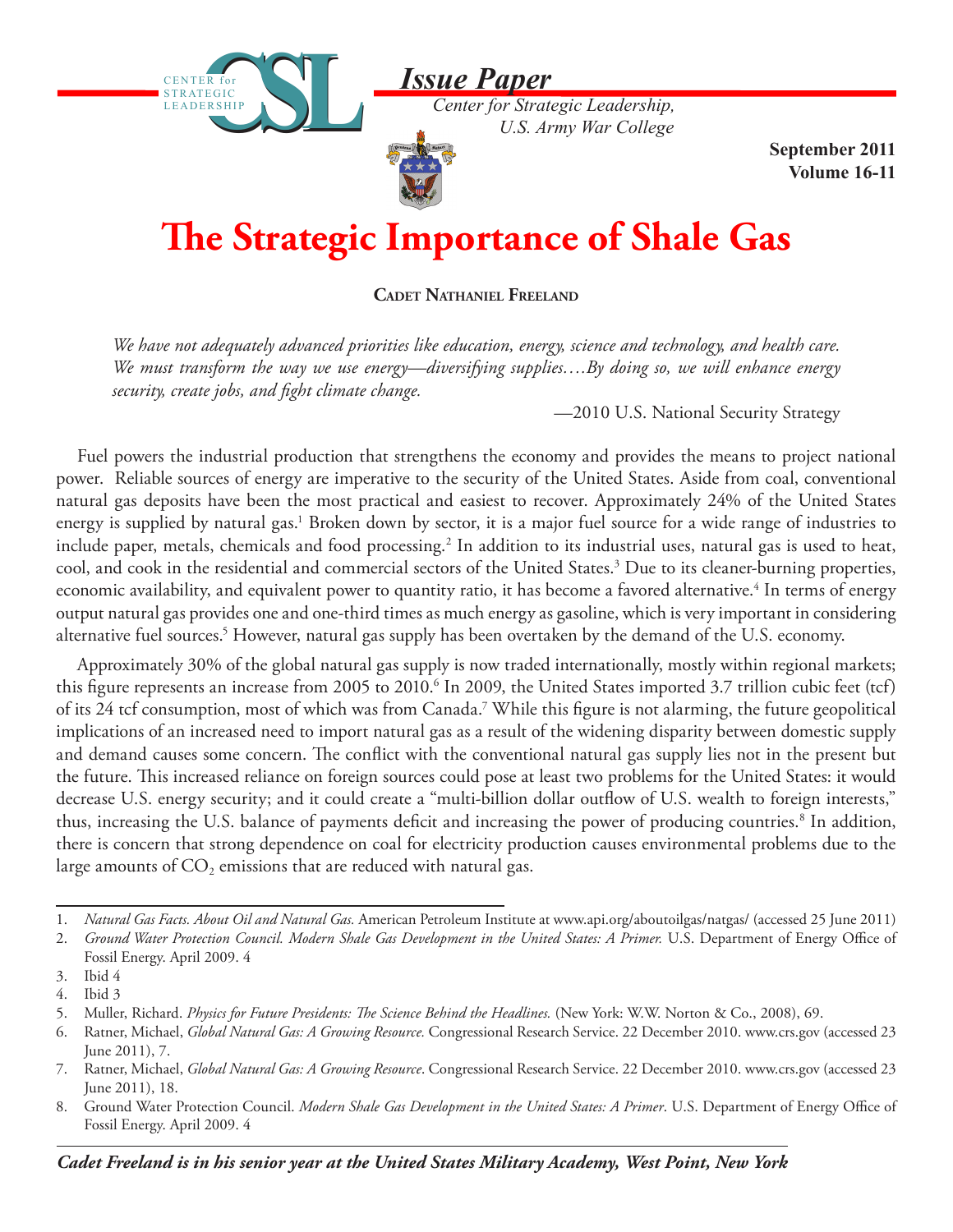Energy security is the primary theme in discussing why increased domestic production of fuel is important in both geopolitical and international relations theory. The energy market within the scope of 21st century globalization is increasingly affected by global interdependence.<sup>9</sup> As a result, "small perturbations in one area can rapidly spread throughout a whole system."10 Thus, the same structure that has the potential to unify nations has an equal if not greater chance of causing disruption to the global supply chain. This is especially true considering that a majority of the countries with large amounts of fuel reserves, be it oil or natural gas, lie in the developing world or in the United States.<sup>11</sup> One only has to look back to 2009 when Russia cut off gas to Ukraine to note how potentially detrimental globalization of fuel supply is to a nation's energy security.

While the international relations theory of realism suggests that countries tend to be in constant competition for resources and power, Daniel Yergin, in his April 2006 *Foreign Affairs* article, explains that in order to maintain energy security countries must understand how their interests are affected by several principles.

*The first and most familiar is…diversification of supply. Multiplying one's supply sources reduces the impact of a disruption in supply from one source by providing alternatives…A second principle is resilience, a 'security margin' in the energy supply system that provides a buffer against shocks and facilitates recovery after disruptions…the third principle [is]recognizing the reality of integration. There is only one…market, a complex and worldwide system….A fourth principle is the importance of information.*<sup>12</sup>

All of these principles are involved in the explanation of why it is important to develop alternative fuel supplies such as shale gas. Shale gas in particular, adds to diversity to the United States' energy, and enhances fuel supply resilience. This type of gas falls within the category of unconventional natural gas, which is defined by the National Petroleum Council as gas that comes from "a low permeability reservoir that produces mainly dry natural gas."13 Also included in this class are tight gas sands, coal bed methane and gas hydrates.<sup>14</sup> It is shale gas that has proven to be the most productive thus far. Two factors have combined to promote the current development and production of shale gas.<sup>15</sup> The first is that economic conditions for natural gas have improved; and the second is the new application of directional

drilling coupled with Hydraulic Fracturing ("hydrofracking").16 This process involves steering a vertical well horizontally and then utilizing a water based mixture of chemicals to fracture the shale and allow natural gas trapped in the rock to flow to the well.<sup>17</sup>

Spurred by the success of extracting gas in the Barnett Shale of north-central Texas, the exploration and mapping of other potential shale formations containing natural gas in the United States and the world has been conducted. This map (Figure 1) from the Energy Information



**Figure 1: EIA's World Shale Gas Map**

9. Nye Jr., Joseph S. *Understanding International Conflicts: An Introduction to Theory and History*. 6th ed Pearson New York 2007. 207.

<sup>10.</sup> Ibid 208

<sup>11.</sup> Sloan, Geoffrey., "Sir Halford J Mackinder: The Heartland theory then and now," Journal of Strategic Studies 22:2-3 (24 Jan 2008), http://dx.doi.org/10.1080/01402399908437752 (accessed 29 June 2011)

<sup>12.</sup> Yergin, Daniel., "Ensuring Energy Security" *Foreign Affairs,* March/April 2006, http://www.lexisnexis.com/lnacui2api (accessed 5 July 2007) 3.

<sup>13.</sup> Lee, John., Perry, Kent. *Topic Paper #29: Unconventional Gas Reservoirs-Tight Gas, Coal Seams, and Shales.* National Petroleum Council Committee on Global Oil and Gas. 21 February 2007. At http://www.npc.org/Study\_Topic\_Papers/29-TTG-Unconventional-Gas.pdf (accessed 7 July 2011)4

<sup>14.</sup> "The rise of unconventional gas". *Natural Gas*. 26 March 2010. Industrial fuels and power at http://www.ifandp.com/article/003225. html (accessed 20 June 2011).

<sup>15.</sup> Soeder, Daniel J., Kappel, William M., *Water Resources and Natural Gas Production from the Marcellus Shale.* USGS. May 2009. At http:// md.water.usgs.gov (accessed 23 June 2011).3

<sup>16.</sup> Ibid 3

<sup>17.</sup> Ibid 3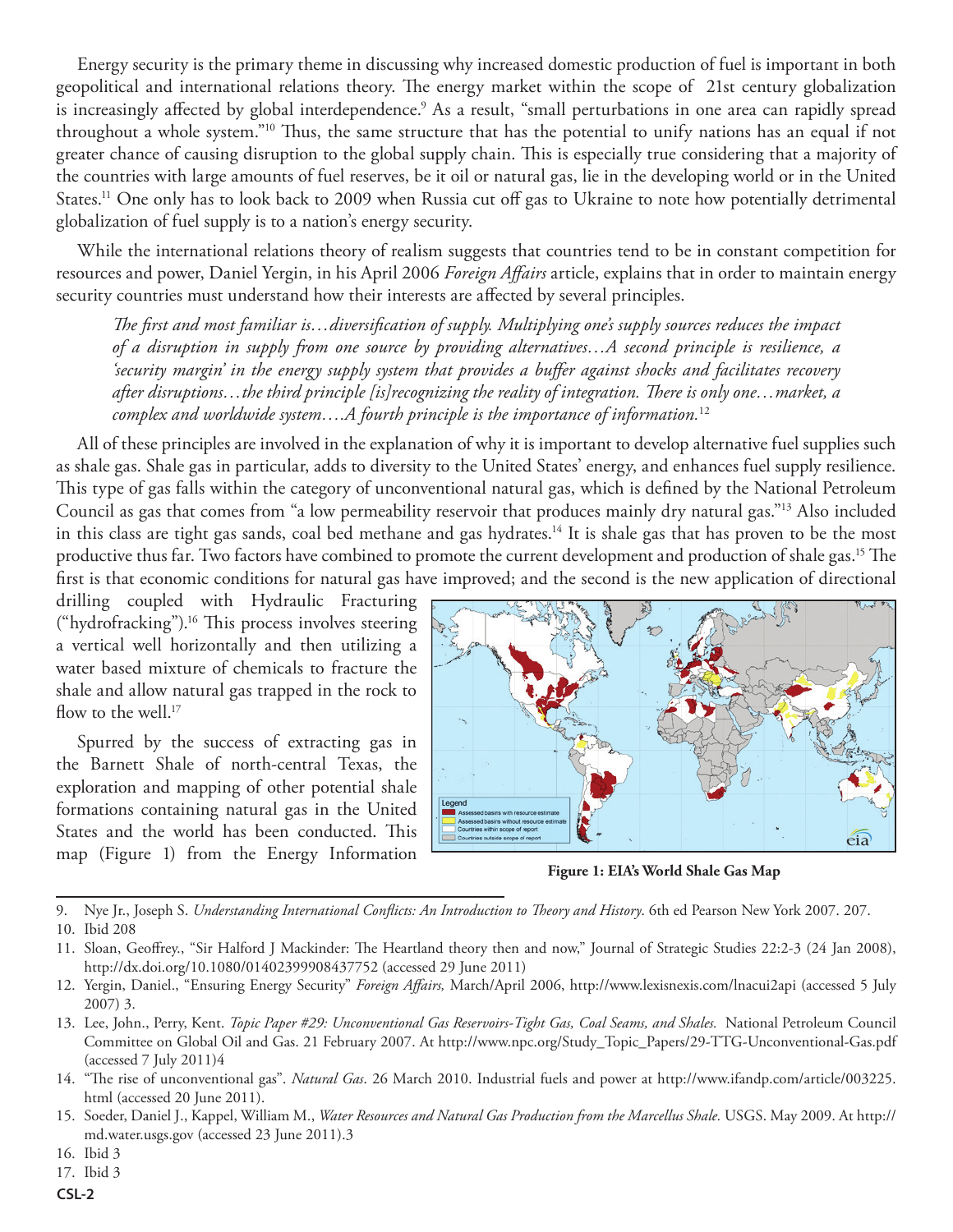Administration (EIA) shows the locations of additional shale gas reserves.

There are positive prospects for the future of shale gas. From 2000 to 2006 U.S. production of gas from shale grew by an average of 17% per year.18 Furthermore, from 2006 to 2010 productivity grew to an average of 48% each year. Figure 2 graphically depicts the dramatic increase in production of U.S. shale beds.

What makes shale gas look increasingly promising, in addition to its rapid production rate, is the assessment of the technically recoverable reserve by the EIA. The numbers from the most recent measurements in 2009 suggest that the total technically recoverable amount of shale gas in the United States is 861.7 tcf. 19 Assuming that



**Figure 2: Annual Shale Gas Production in the United States. Source: EIA.**

consumption rates remain at the 2009 level of 24 tcf then this supply is estimated to last 34 years.<sup>20</sup> However, there are several variables in assessing the potential of the reserve. First is knowledge of the definitions of terms that comprise the total technically recoverable amount. Second, it is important to understand that these future estimations of amount and length of time can only be based on past figures and conceptual modeling. Thus, they may change and act as a dynamic system not isolated from regional and global economic effects.

Proved reserves are estimates of the quantity of natural gas that is recoverable with reasonable certainty under existing economic and operating conditions that can be demonstrated through the analysis of site geologic and engineering data. The location, quantity, and grade of the energy source are usually considered to be well established in such reserves.<sup>21</sup>

| be well established in such reserves.                 |              |
|-------------------------------------------------------|--------------|
| Inferred resources are a little less certain than     | Fig<br>(tcf) |
| proved reserves as they are in unexplored extensions  |              |
| of the known field, with estimates of the quality and |              |

| 861.7 |
|-------|
| 35.1  |
| 826.6 |
| 770.6 |
| 56 O  |
|       |

**Figure 3: Breakdown of quantity of shale gas in the United States**  . EIA's data group estimates that proved shale gas reserves as of **the end of 2009 are 60.6 tcf.**

size based on geologic evidence and projection. Quantitative estimates are based largely on broad knowledge of the geologic character of the bed or region and based primarily on an assumed continuation from demonstrated areas for which there is geologic evidence.<sup>22</sup> Undiscovered technically recoverable resources are those deposits that have not been pinpointed but are generally expected to exist based on geological conditions and that are believed to be technically (but not necessarily economically) recoverable.<sup>23</sup>

These results speak as a positive attribute of shale gas, but there are potentially negative environmental effects of extracting the gas. Concern stems over the process of "hydrofracking" and how it impacts the region surrounding the drill site.24 Hydraulic Fracturing requires shooting millions of gallons of water mixed with small amounts of sand and chemical additives into the underlying strata. Environmental activists are concerned that contamination of ground water may be caused by the leaching of the fracking fluid into aquifers and/or streams.25 While proponents of

- 21. Ibid
- 22. Ibid
- 23. Ibid

25. Ibid 46

<sup>18.</sup> *Annual Energy Outlook 2011 with Projection to 2035*. U.S. Energy Information Administration. April 2011 at www.eia.gov/forecasts/aeo/ (accessed 23 June 2011).37

<sup>19.</sup> Aloulou Fawzi (EIA), email message to author, 1 July 2011.

<sup>20.</sup> Ibid

<sup>24.</sup> Walsh, Brian. "The Gas Dilemma," *Time*. 11 April 2011. 46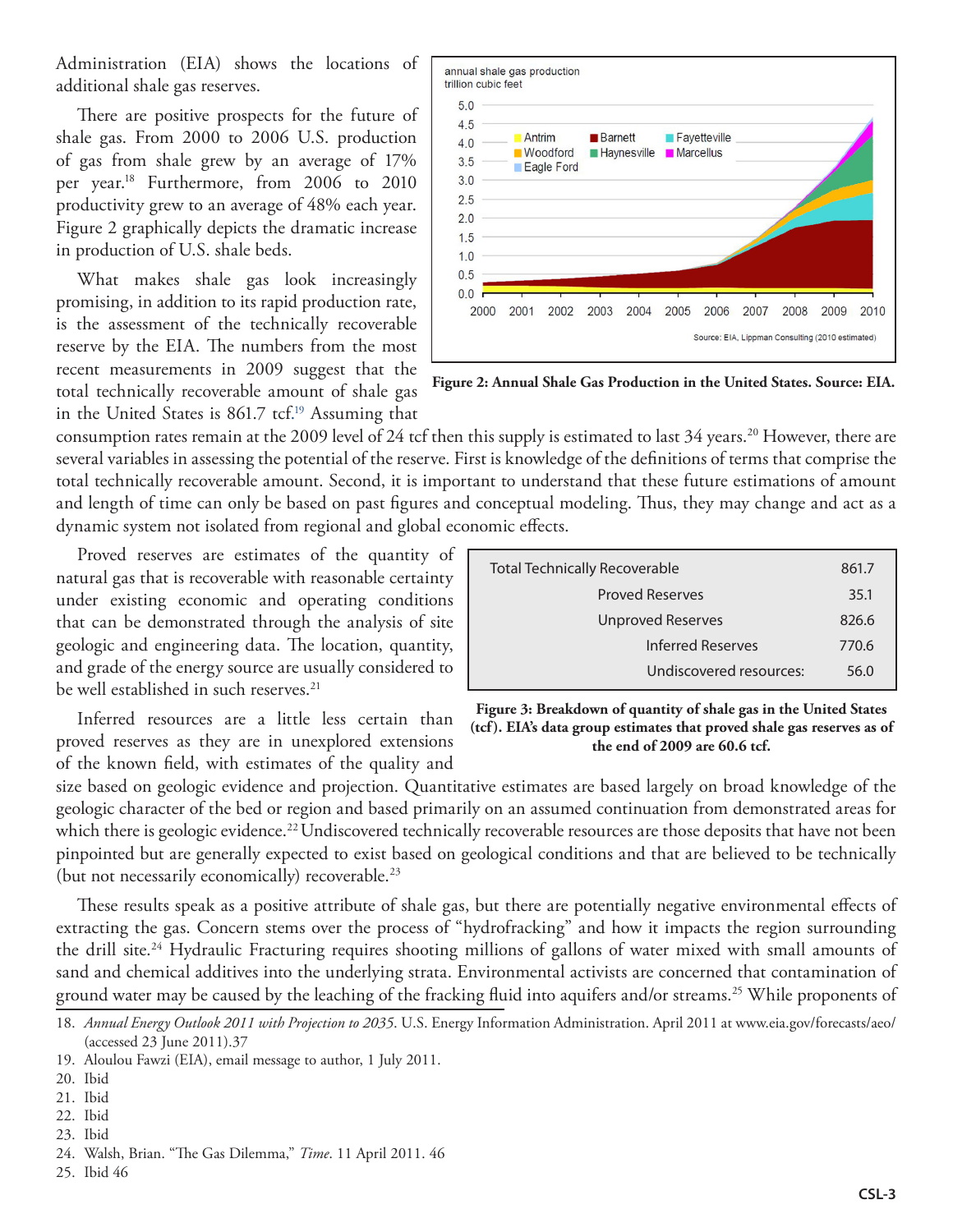shale gas defend the practice by saying that the chemicals in the fluid only make up roughly 0.5 percent of the total solution. However, it is difficult to determine the composition of the additives, because the industry treats the mixture as proprietary and isn't required to release the exact makeup.<sup>26</sup> According to a 2009 study by the Ground Water Protection Council, the chance of aquifer contamination was extremely low.<sup>27</sup> There have still been documented cases of fluid being leaked into the water system through streams and other surface water features, which causes concern about mishandling close to or at the surface.<sup>28</sup> Improper sealing of the cement base or leaks caused in the transfer of the fracking liquid to storage or transport containers is rare but still an issue that many in the vicinity of the wells and some government officials feel need to be addressed.<sup>29</sup> The state of New York has ordered a halt to shale gas operations until there is solid evidence that it is safe.<sup>30</sup> In spite of these concerns there remains strong support for shale gas.

At the strategic level, shale gas may have significant geopolitical impacts. Several key areas in the 2010 National Security Strategy are geared toward the very principles of diversification and resiliency, which Yergin suggests should be involved in the new framework of energy security. Efforts to invest "more heavily in research, improving education in science and math, [and] promoting developments in energy" are reflected through Congressional budget allocations.<sup>31</sup> Typically this support is in the form of credits such as the Energy Policy Act's Section 1345, which extended and modified Section 29, which had originally spurred the growth of unconventional gas.<sup>32</sup> This national endeavor as stated in the security strategy has already begun to trickle through the multiple levels of government. The U.S. Army has launched research and policy initiatives in order to better understand how alternatives such as shale gas can have an impact on future warfighting. In the April 2011 issue of the Torchbearer National Security Report produced by the Army's Institute of Land Warfare, a stated goal is to "build resilience through renewable [and] alternative energy."33

Expanding international cooperation is another strategic justification of shale gas.<sup>34</sup> The United States leads the world in commercial production, producing 20.6 tcf as of March 8, 2011 with its nearest rival being Canada, which extracted 5.63 tcf.<sup>35</sup> The difference is that domestic production in the United States is still 2.8 tcf short of consumption at the date reference point of the EIA report.<sup>36</sup> This deficit could be corrected easily as more drilling operations come online. United States domestic production of shale gas creates a diplomatic opportunity. As the United Stats continues to develop its technological capabilities and production data, it will have the means to encourage diplomatic relations by assisting other countries shown in Figure 1, which have the resources but not the means of production. It is imperative to remember that this fuel source has the potential to lessen strain on the global energy market, which can lead to economic stability and thus, greater regional security. Such a capacity is not inconsequential in an era of heightened competition with China and others for influence in the developing world.

The Unites States should recognize the geopolitical importance of energy production in a world characterized by an imbalance of energy supply and demand. The domestic production of shale gas reduces U.S. import supply vulnerabilities and creates opportunities for environmental diplomacy and low cost foreign assistance. That said, allowing uncontrolled exploitation of this resource without proper knowledge or supervision could make the process unsustainable and threaten the availability of the most precious human security resource of all, water. A national level review of the international and domestic implications of shale gas development and technology seems a necessary first step in understanding the potential for this resource to favorably impact U.S. national security for this and future generations.

31. *National Security Strategy 2010*. 30

<sup>26.</sup> Ibid 46

<sup>27.</sup> Ibid 46

<sup>28.</sup> Ibid 47

<sup>29.</sup> Ibid 46

<sup>30.</sup> Ibid 47

<sup>32.</sup> *Nonconventional Fuels Tax Credit.* Independent Petroleum Association of America. February 2005. At http://www.ipaa.org/issues/ factsheets/tax\_capital/NonconventionalFuelsTaxCredit.pdf (accessed 7 July 2011)

<sup>33.</sup> *U.S. Army Energy Security and Sustainability: Vital to National Defense.* Torchbearer National Security Report April 2011. Institute of Land Warfare. Association of the United States Army. 7

<sup>34.</sup> *National Security Strategy 2010*. 30

<sup>35.</sup> *World Shale Gas Resources: An Initial Assessment of 14 Regions Outside the United States.* U.S. Energy Information Administration April 2011. At http://www.eia.gov/analysis/studies/worldshalegas/pdf/fullreport.pdf (accessed 7 July 2011). 4

<sup>36.</sup> Ibid 4